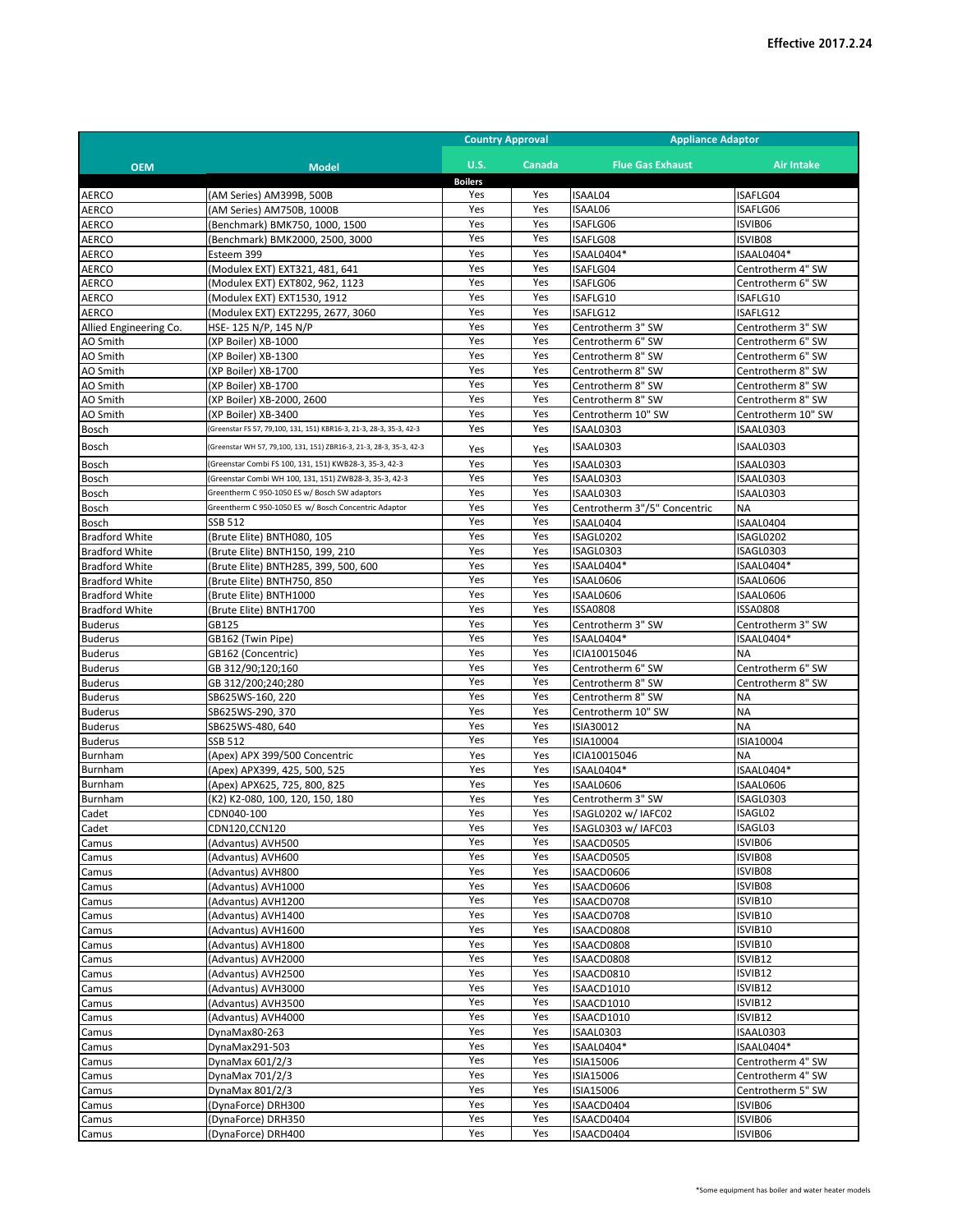|                          |                                                                             | <b>Country Approval</b> |            | <b>Appliance Adaptor</b>                |                         |
|--------------------------|-----------------------------------------------------------------------------|-------------------------|------------|-----------------------------------------|-------------------------|
| <b>OEM</b>               | <b>Model</b>                                                                | <b>U.S.</b>             | Canada     | <b>Flue Gas Exhaust</b>                 | <b>Air Intake</b>       |
| Camus                    | (DynaForce) DRH500                                                          | Yes                     | Yes        | ISAACD0505                              | ISVIB06                 |
| Camus                    | (DynaForce) DRH600                                                          | Yes                     | Yes        | ISAACD0505                              | ISVIB08                 |
| Camus                    | (DynaForce) DRH800                                                          | Yes                     | Yes        | ISAACD0606                              | ISVIB08                 |
| Camus                    | (DynaForce) DRH1000                                                         | Yes                     | Yes        | ISAACD0606                              | ISVIB08                 |
| Camus                    | (DynaForce) DRH1200                                                         | Yes<br>Yes              | Yes<br>Yes | ISAACD0708                              | ISVIB10                 |
| Camus<br>Camus           | (DynaForce) DRH1400<br>(DynaForce) DRH1600                                  | Yes                     | Yes        | ISAACD0708<br>ISAACD0708                | ISVIB10<br>ISVIB12      |
| Camus                    | (DynaForce) DRH1800                                                         | Yes                     | Yes        | ISAACD0808                              | ISVIB12                 |
| Camus                    | (DynaForce) DRH2000                                                         | Yes                     | Yes        | ISAACD0808                              | ISVIB12                 |
| Camus                    | (DynaForce) DRH2500                                                         | Yes                     | Yes        | ISAACD0910                              | ISVIB12                 |
| Camus                    | (DynaForce) DRH3000                                                         | Yes                     | Yes        | ISAACD0910                              | ISVIB12                 |
| Camus                    | (DynaForce) DRH3500                                                         | Yes                     | Yes        | ISAACD1010                              | ISVIB12                 |
| Camus                    | (DynaForce) DRH4000                                                         | Yes                     | Yes        | ISAACD1010                              | ISVIB12                 |
| Camus                    | (DynaForce) DRH4500                                                         | Yes                     | Yes        | ISAACD1212                              |                         |
| Camus                    | (DynaForce) DRH5000                                                         | Yes                     | Yes        | ISAACD1212                              |                         |
| Camus                    | TH Series 082-252                                                           | Yes                     | Yes        | ISAGL0303                               | ISAGL0303               |
| Camus                    | TH Series 292-502                                                           | Yes                     | Yes        | ISAGL0404                               | ISAGL0404               |
| Carrier                  | (BW9) BW9AAN000125, 150, 175, 200<br>(BWM) BWMAAN000050, 075, 100, 150, 200 | Yes                     | Yes        | ISAGL0202                               | ISAGL0202               |
| Carrier                  |                                                                             | Yes                     | Yes        | ISAGL0202                               | ISAGL0202               |
| Carrier                  | (BWM) BWMAAN000299                                                          | Yes                     | Yes        | Centrotherm 3" SW                       | Centrotherm 3" SW       |
| Cleaver Brooks           | (Clearfire-C) CFC500, 750                                                   | Yes                     | Yes        | ISIA14806 w/ ISVIB06                    | ISVIB04 or ISVIB06      |
| <b>Cleaver Brooks</b>    | (Clearfire-C) CFC1000                                                       | Yes                     | Yes        | ISVIB08                                 | ISVIB04 or ISVIB06      |
| <b>Cleaver Brooks</b>    | (Clearfire-C) CFC1500                                                       | Yes                     | Yes        | ISVIB10                                 | ISVIB06 or ISVIB08      |
| <b>Cleaver Brooks</b>    | (Clearfire-C) CFC1800                                                       | Yes                     | Yes        | ISIA30012 w/ ISVIB12                    | ISVIB06 or ISVIB08      |
| Cleaver Brooks           | (Clearfire-C) CFC2500, 3300                                                 | Yes                     | Yes        | ISIA30012 w/ ISVIB12                    | ISVIB08                 |
| Crown                    | BWC 70-151                                                                  | Yes<br>Yes              | Yes<br>Yes | ISAAL0303<br>ISAAL0303                  |                         |
| Crown<br>Crown           | BWC 150,<br><b>BWC 225</b>                                                  | Yes                     | Yes        | ISAAL0404*                              |                         |
| Crown                    | <b>BWC 300</b>                                                              | Yes                     | Yes        | ISIA10004                               |                         |
| Crown                    | (Phantom) PHNTM210                                                          | Yes                     | Yes        | ISAAL0303                               | ISAAL0404*              |
| Crown                    | (Phantom) PHNTM080, 100, 120, 150, 180                                      | Yes                     | Yes        | Centrotherm 3" SW                       | ISAGL0303               |
| Crown                    | (Phantom) PHNTM285, 399, 500                                                | Yes                     | Yes        | ISAAL0404*                              | ISAAL0404*              |
| De Dietrich              | C230 ECO-A 80, 120, 160, 200                                                | Yes                     | Yes        | ISIA15006                               |                         |
| De Dietrich              | GAS 230                                                                     | Yes                     | Yes        | ISIA15006                               |                         |
| De Dietrich              | GAS 310                                                                     | Yes                     | Yes        | Centrotherm 10" SW                      | Centrotherm 10" SW      |
| De Dietrich              | MCA Pro 35, 45 (Concentric)                                                 | Yes                     | Yes        | Centrotherm 3"/5" Concentric            | <b>NA</b>               |
| De Dietrich              | MCA Pro 35, 45 (Single Pipe)                                                | Yes                     | Yes        | ISAAL0303                               | ISAAL0303               |
| De Dietrich              | MCA Pro 65, 90, 115 (Concentric)                                            | Yes                     | Yes        | ICIA10015046                            | NA                      |
| De Dietrich<br>Dunkirk   | MCA Pro 65, 90, 115 (Single Pipe)<br>(Helix VX) HX-050, 075, 100            | Yes<br>Yes              | Yes<br>Yes | ISAAL0404*<br>ISAGL0202                 | ISAAL0404*<br>ISAGL0202 |
| Dunkirk                  | (Helix VX) HX-150, 200                                                      | Yes                     | Yes        | ISAGL0303                               | ISAGL0303               |
| Dunkirk                  | (Helix VLT) DKVLT-050, 075, 100                                             | Yes                     | Yes        | ISAGL0202                               | ISAGL0202               |
| Dunkirk                  | (Helix VLT) DKVLT-150, 200                                                  | Yes                     | Yes        | ISAGL0303                               | ISAGL0303               |
| <b>Dunkirk</b>           | (Helix VLT) DKVLT-299                                                       | Yes                     | Yes        | Centrotherm 3" SW                       | Centrotherm 3" SW       |
| <b>Dunkirk</b>           | Q90-50, 75, 100, 125, 150, 175, 200                                         | Yes                     | Yes        | ISAGL0202                               | ISAGL0202               |
| <b>Dunkirk</b>           | (Modulating) Q95M-200                                                       | Yes                     | Yes        | ISAGL0303                               | ISAGL0303               |
| Dunkirk                  | DCC-150, DCB-125                                                            | Yes                     | Yes        | Centrotherm 2"/4" Concentric, 3" SW     |                         |
| Embassy                  | ONEX 45                                                                     | Yes                     | Yes        | Centrotherm 3" SW w/IAFC03              | Centrotherm 3" SW       |
| Fulton                   | Caliber 300-500                                                             | Yes                     | Yes        | ISSA0404                                | ISSA0404                |
| Fulton                   | Caliber 750-850<br>(Endura) EDR-750, 1000, 1500                             | Yes<br>Yes              | Yes<br>Yes | <b>ISSA0606</b><br>ISIA15006 w/ ISVIB06 | ISSA0606<br>ISAFLG06    |
| Fulton<br>Fulton         | (Endura) EDR-2000                                                           | Yes                     | Yes        | ISAAR0808 w/ ISVIB08                    | ISAFLG08                |
| Geminox                  | FCX                                                                         | Yes                     | Yes        | Centrotherm 3" SW                       |                         |
| <b>Gradient Thermal</b>  | (Gradient GCx) GCx-100, 150                                                 | Yes                     | Yes        | ISAAL0303                               | ISAAL0303               |
| <b>HTP</b>               | (Versa) PHE/PHR100, 130                                                     | Yes                     | Yes        | ISAGL0202                               | ISAGL0202               |
| <b>HTP</b>               | (Versa) PHE/PHR160, 199                                                     | Yes                     | Yes        | ISAGL0303                               | ISAGL0303               |
| <b>HTP</b>               | (Elite) EL80, 110, 150, 220                                                 | Yes                     | Yes        | ISAGL0303                               | ISAGL0303               |
| <b>HTP</b>               | (Elite) EL299, 301, 399                                                     | Yes                     | Yes        | ISAGL0404                               | ISAGL0404               |
| <b>HTP</b>               | (Elite Plus) ELP110, 199                                                    | Yes                     | Yes        | ISAGL0303                               | ISAGL0303               |
| HTP                      | (Elite Fire Tube) EFT55, 80, 110, 155, 199, 285                             | Yes                     | Yes        | ISAGL0303                               | ISAGL0303               |
| <b>HTP</b>               | (Elite Fire Tube) EFT399                                                    | Yes                     | Yes        | ISAGL0404                               | ISAGL0404               |
| <b>HTP</b>               | (Elite Fire Tube Combi) EFTC140, EFTC199                                    | Yes                     | Yes        | ISAAL0303                               | ISAAL0303               |
| <b>HTP</b>               | ETI 750                                                                     | Yes                     | Yes        | ISAAL0606                               |                         |
| <b>HTP</b><br><b>HTP</b> | (MC Series) MC50, 80, 99, 120<br>(Mod Con) MOD CON300, 500                  | Yes<br>Yes              | Yes<br>Yes | ISAGL0202<br>ISAAL0404*                 | ISAGL0202<br>ISAAL0404* |
| <b>HTP</b>               | (Mod Con) MOD CON850                                                        | Yes                     | Yes        | ISAAL0606                               | ISAAL0606               |
|                          |                                                                             |                         |            |                                         |                         |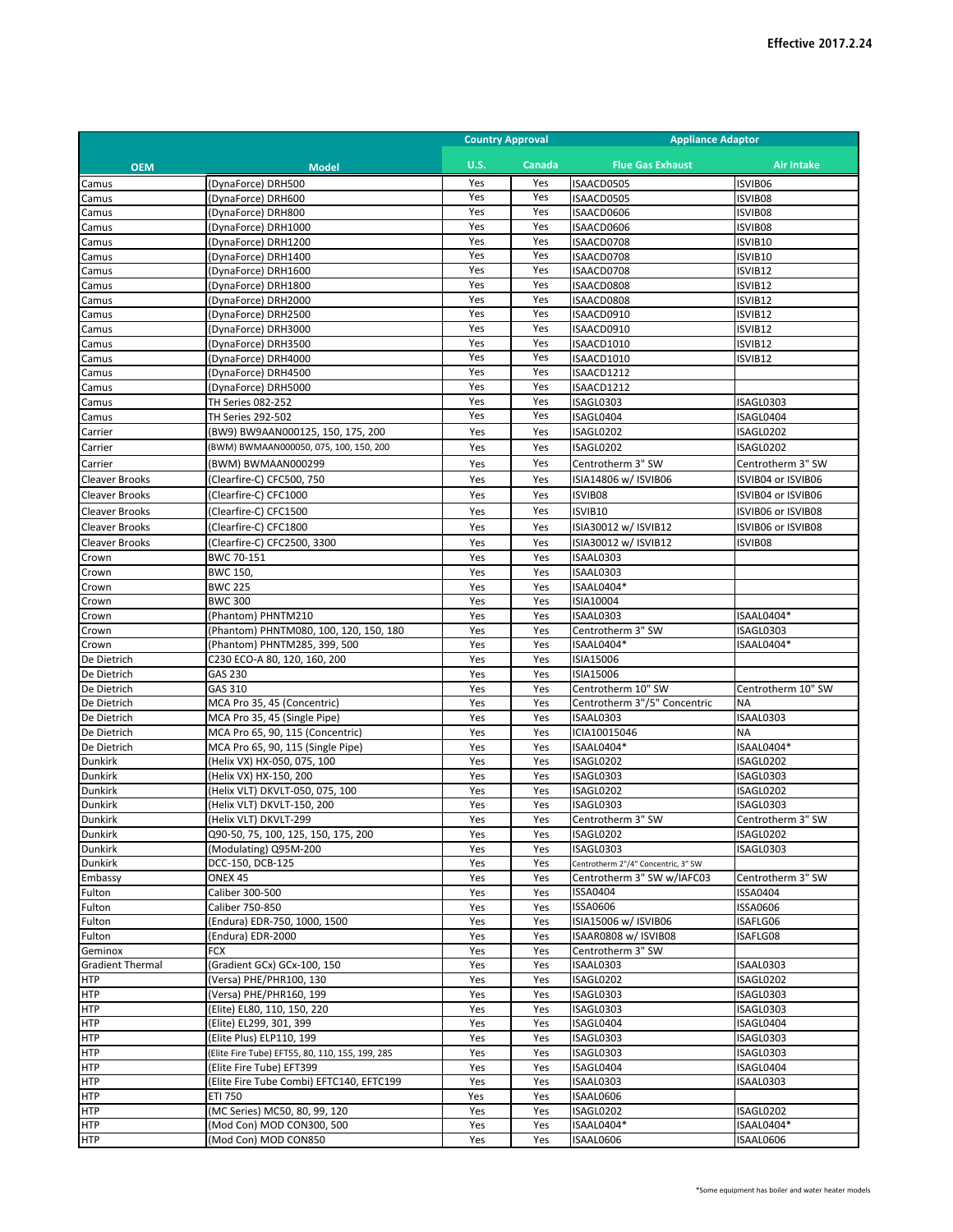|                          |                                                            | <b>Country Approval</b> |            | <b>Appliance Adaptor</b>     |                              |
|--------------------------|------------------------------------------------------------|-------------------------|------------|------------------------------|------------------------------|
| <b>OEM</b>               | <b>Model</b>                                               | <b>U.S.</b>             | Canada     | <b>Flue Gas Exhaust</b>      | <b>Air Intake</b>            |
| <b>HTP</b>               | (Mod Con) MOD CON1000                                      | Yes                     | Yes        | ISAAL0606                    | ISAAL0606                    |
| <b>HTP</b>               | (Mod Con) MOD CON1700                                      | Yes                     | Yes        | <b>ISAA0808</b>              | <b>ISAA0808</b>              |
| <b>HTP</b>               | (Pioneer) PHR100, 130                                      | Yes                     | Yes        | ISAGL0202                    | ISAGL0202                    |
| HTP                      | (Pioneer) PHR160, 199                                      | Yes                     | Yes        | ISAGL0303                    | ISAGL0303                    |
| <b>HTP</b>               | (Universal) UFT-80W, 100W, 120W, 140W, 175W, 199W          | Yes                     | Yes        | ISAGL0303                    | ISAGL0303                    |
| IBC                      | DC Series) DC23-84, 20-125, 29-106, 33-124, 33-160         | Yes                     | Yes        | ISAAL0303                    | ISAAL0303                    |
| IBC                      | (HC Series) 13-50, DC23-84, 29-106, 20-125, 33-124, 33-160 | Yes                     | Yes        | ISAAL0303                    | ISAAL0303                    |
| <b>IBC</b>               | [SL Series] SL20-115, 28-160 30-175, 35-199, 45-260        | Yes                     | Yes        | ISAAL0303                    | ISAAL0303                    |
| <b>IBC</b>               | (SL Series) SL80-399, 80-399HP                             | Yes                     | Yes        | ISAAL0404*                   | ISAAL0404*                   |
| <b>IBC</b>               | (VFC Series) VFC15-150, 45-225                             | Yes                     | Yes        | Centrotherm 2" SW            | Centrotherm 2" SW            |
| Intellihot               | (Residential - Combi) i200x, i250x                         | Yes                     | Yes        | Centrotherm 3" SW            | Centrotherm 3" SW            |
| Laars                    | (Magnatherm) MGH1600                                       | Yes                     | Yes        | ISAMGT1                      | ISVIB06                      |
| Laars                    | (Magnatherm) MGH2000, 2500                                 | Yes                     | Yes        | <b>ISAMGT2</b>               | ISVIB08                      |
| Laars                    | (Magnatherm) MGH3000, 3500                                 | Yes                     | Yes        | <b>ISAMGT3</b>               | ISVIB10                      |
| Laars                    | (Magnatherm) MGH4000                                       | Yes                     | Yes        | ISAMGT4                      | ISVIB12                      |
| Laars                    | (Mascot FT) MFTCW140, 199                                  | Yes                     | Yes        | ISAAL0303                    | ISAAL0303                    |
| Laars                    | (Mascot II) LMH125                                         | Yes                     | Yes        | ISAGL0202                    | ISAGL0202                    |
| Laars                    | (Mascot II Combination) LMC125                             | Yes                     | Yes        | ISAGL0202                    | ISAGL0202                    |
| Laars                    | Mascot LX) MLXH50, 75, 100, 125, 150, 175, 220             | Yes                     | Yes        | ISAGL0202                    | ISAGL0202                    |
| Laars                    | (Mascot LX Combination) MLXC125, 150, 175                  | Yes                     | Yes        | ISAGL0202                    | ISAGL0202                    |
| Laars                    | (Neotherm) NTH080, 105                                     | Yes                     | Yes        | ISAGL0202                    | ISAGL0202                    |
| Laars                    | (Neotherm) NTH150, 210                                     | Yes                     | Yes        | ISAGL0303                    | ISAGL0303                    |
| Laars                    | (Neotherm) NTH285, 399, 500, 600                           | Yes                     | Yes        | ISAAL0404*                   | ISAAL0404*                   |
| Laars                    | (Neotherm) NTH750, 850                                     | Yes                     | Yes        | ISAAL0606                    | ISAAL0606                    |
| Laars                    | (Neotherm LC) NTH1000, NTH1200                             | Yes                     | Yes        | ISAAL0606                    | ISAAL0606                    |
| Laars                    | (Neotherm LC) NTH1700                                      | Yes                     | Yes        | <b>ISSA0708</b>              | <b>ISSA0708</b>              |
| Lochinvar                | (Crest) FBN0751, 1001                                      | Yes                     | Yes        | <b>ISSA0606</b>              | <b>ISSA0606</b>              |
| Lochinvar                | (Crest) FBN1251                                            | Yes                     | Yes        | <b>ISSA0808</b>              | <b>ISSA0606</b>              |
| Lochinvar                | (Crest) FBN1501, 1751, 2001                                | Yes                     | Yes        | <b>ISSA0808</b>              | <b>ISSA0808</b>              |
| Lochinvar                | Knight Fire Tube KHN055, 085                               | Yes                     | Yes        | ISAGL0202 w/ IAFC02          |                              |
| Lochinvar                | Knight Fire Tube KHN 110, 155, 199, 285                    | Yes                     | Yes        | ISAGL0303 w/ IAFC03          |                              |
| Lochinvar                | (Fire Tube XL) FTXL400, 500, 600                           | Yes                     | Yes        | ISAAL0404*                   | ISAAL0404*                   |
| Lochinvar                | (Fire Tube XL) FTXL725, 850                                | Yes                     | Yes        | ISAAL0606                    | ISAAL0606                    |
| Lochinvar                | (Knight WB) WBN051, 081, 106                               | Yes                     | Yes        | ISAGL0202 w/ IAFC02          | ISAAL0202                    |
| Lochinvar                | (Knight WB) WBN151, 211                                    | Yes                     | Yes        | ISAGL0303 w/ IAFC03          | ISAAL0303                    |
| Lochinvar                | (Knight WH) WHN055, 085                                    | Yes                     | Yes        | ISAGL0202 w/ IAFC02          | ISAAL0202                    |
| Lochinvar                | (Knight WH) WHN110, 155, 199, 285                          | Yes                     | Yes        | ISAGL0303 w/ IAFC03          | ISAAL0303                    |
| Lochinvar                | (Knight WH) WHN399                                         | Yes                     | Yes        | ISAGL0404 w/ IAFC04          | ISAAL0404*                   |
| Lochinvar                | (Knight KB) KBN081, 106, 151, 211, KBH285                  | Yes                     | Yes        | ISAAL0303                    | ISAAL0303                    |
| Lochinvar                | (Knight KB) KBN286                                         | Yes                     | Yes        | ISAAL0404*                   | ISAAL0404*                   |
| Lochinvar                | (Knight XL) KBN400, 501, 601                               | Yes                     | Yes        | ISAAL0404*                   | ISAAL0404*                   |
| Lochinvar                | (Knight XL) KBN701, 801                                    | Yes                     | Yes        | ISAAL0606                    | ISAAL0404*                   |
| Lochinvar                | (SYNC) SBN1000, 1300, 1500                                 | Yes                     | Yes        | ISAAL0606                    | ISAAL0606                    |
| Lochinvar                | (Cadet) CDN040, 070, 100                                   | Yes                     | Yes        | ISAGL0202 w/ IAFC02          | ISAGL0202                    |
| Lochinvar                | (Cadet) CDN120                                             | Yes                     | Yes        | ISAGL0303 w/ IAFC03          | ISAGL0303                    |
| Monitor                  | <b>FCX</b>                                                 | Yes                     | Yes        | Centrotherm 3" SW            |                              |
| Navien                   | CH 180-240 (ASME)                                          | Yes                     | Yes        | ISAGL0303                    | ISAGL0303                    |
| Navien                   | NCB 180, 210, 240                                          | Yes                     | Yes        | Centrotherm 2" SW            | Centrotherm 2" SW            |
| Navien                   | NHB 055, 080, 110, 150                                     | Yes                     | Yes        | Centrotherm 2" SW            | Centrotherm 2" SW            |
| Noritz                   | CB180-DV, CB199-DV                                         | Yes                     | Yes        | ISAAL0303                    |                              |
| NTI                      | Trinity TS 80<br>Trinity TI 100-200                        | Yes<br>Yes              | Yes        | ISANY0303<br>ISANY0303       | ISANY0303<br>ISANY0303       |
| NTI<br>NTI               | Trinity TI 400                                             | Yes                     | Yes<br>Yes | ISAAL0404*                   | ISAAL0404*                   |
| NTI                      | <b>Trinity LX 150-200</b>                                  | Yes                     | Yes        | <b>ISANY0303</b>             | ISANY0303                    |
|                          | Trinity LX 300-600                                         |                         |            | ISAAL0404*                   | ISAAL0404*                   |
| <b>NTI</b>               |                                                            | Yes                     | Yes        |                              |                              |
| <b>NTI</b><br><b>NTI</b> | Trinity LX 700-800                                         | Yes                     | Yes        | ISAAL0606                    | ISAAL0606                    |
| NTI                      | Trinity TFT 60-250                                         | Yes                     | Yes        | ISANY0303<br>ISAAL0404*      | ISANY0303<br>ISAAL0404*      |
|                          | Trinity TFT 300-399                                        | Yes                     | Yes        |                              |                              |
| NTI                      | Trinity TX                                                 | Yes                     | Yes        | Centrotherm 3" SW            | Centrotherm 3" SW            |
| NTI                      | (Vmax) VM110(P)                                            | Yes                     | Yes        | Centrotherm 3" SW            | Centrotherm 3" SW            |
| Olsen                    | OLSSC 50-100                                               | Yes                     | Yes        | ISAGL0202                    | ISAGL0202                    |
| Olsen                    | OLSSC 150-299                                              | Yes                     | Yes        | ISAGL0303<br>ISSA0404        | ISAGL0303<br><b>ISSA0404</b> |
| Patterson Kelley         | (Mach) C-300, 399, 500                                     | Yes                     | Yes        |                              |                              |
| Patterson Kelley         | (Mach) C-450                                               | Yes                     | Yes        | ISRD13005<br><b>ISSA0606</b> | ISRD13005                    |
| Patterson Kelley         | (Mach) C-750                                               | Yes                     | Yes        | Centrotherm 8" SW w/ ISVIB08 | <b>ISSA0606</b>              |
| Patterson Kelley         | (Mach) C-900, 1050                                         | Yes                     | Yes        |                              | ISVIB06                      |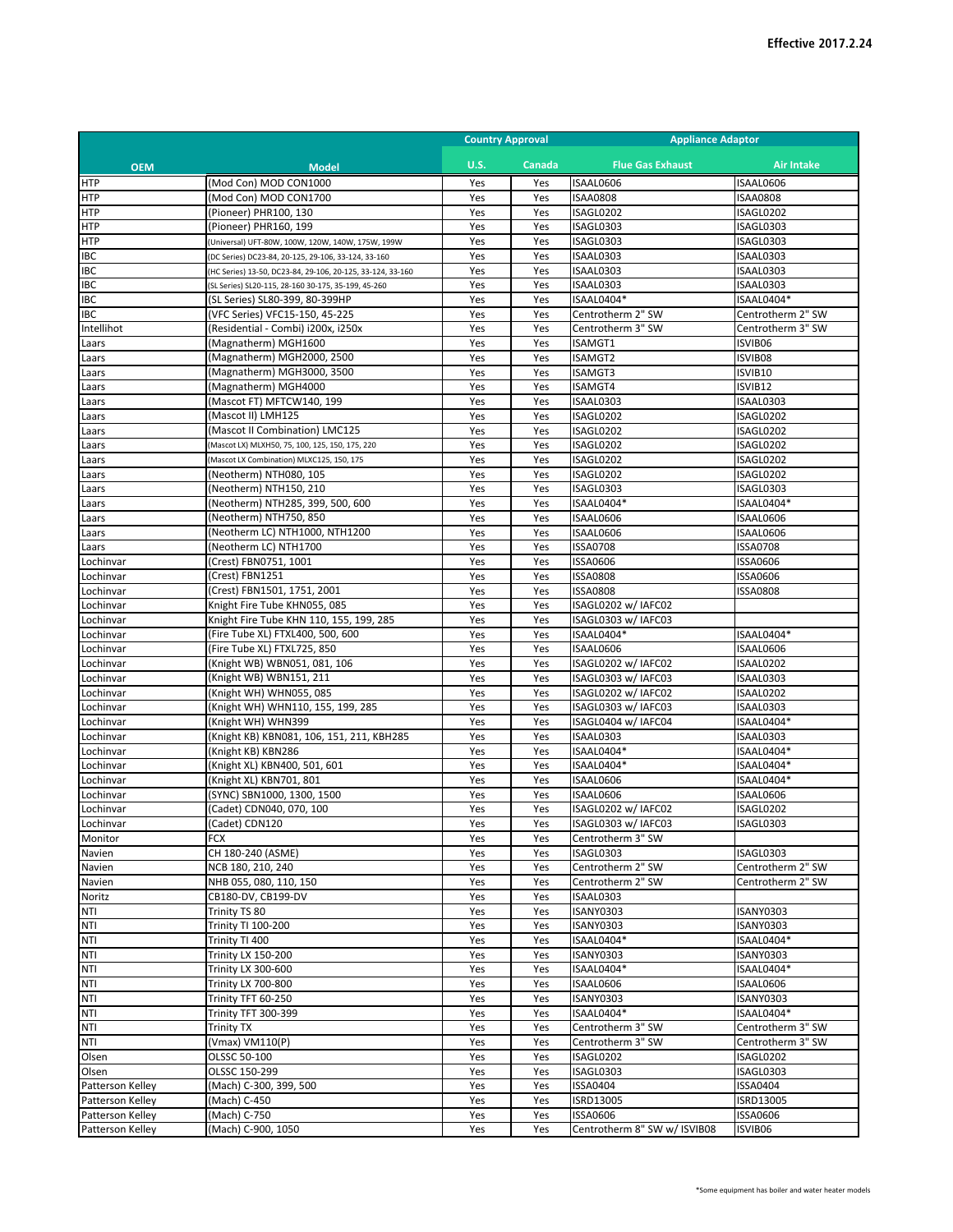|                                              |                                                                                | <b>Country Approval</b> |               | <b>Appliance Adaptor</b>                |                                        |
|----------------------------------------------|--------------------------------------------------------------------------------|-------------------------|---------------|-----------------------------------------|----------------------------------------|
| <b>OEM</b>                                   | <b>Model</b>                                                                   | <b>U.S.</b>             | <b>Canada</b> | <b>Flue Gas Exhaust</b>                 | <b>Air Intake</b>                      |
| Patterson Kelley                             | (Mach) C-1500H, 2000H                                                          | Yes                     | Yes           | Centrotherm 10" SW                      | Centrotherm 10" SW                     |
| Patterson Kelley                             | (Mach) C-2500, 3000, 4000                                                      | Yes                     | Yes           | Centrotherm 10" SW                      | Centrotherm 12" SW                     |
| Patterson Kelley                             | (P-K Sonic) SC-1500, 2000, 3000, 4000                                          | Yes                     | Yes           | Centrotherm 10" SW                      | Centrotherm 12" SW                     |
| Peerless                                     | (Purefire) PF-50, 80, 110, 140, 210                                            | Yes                     | Yes           | ISAGL0303                               | ISAGL0303                              |
| Peerless                                     | (Purefire) PF-300, PF-399                                                      | Yes                     | Yes           | ISAGL0404                               | ISAGL0404                              |
| Peerless                                     | (Purefire) PF-850, 1000                                                        | Yes                     | Yes           | ISSA0606                                | <b>ISSA0606</b>                        |
| Peerless                                     | (Purefire) PF-1500                                                             | Yes                     | Yes           | <b>ISSA0708</b>                         | <b>ISSA0708</b>                        |
| Peerless                                     | Pinnacle Oil                                                                   | Yes                     | Yes           | <b>ICCT3503</b>                         | <b>IAAI0305</b>                        |
| Peerless                                     | Combi 160<br>(Firebird Popular) P70, 90, 105, 120                              | Yes<br>Yes              | Yes           | Centrotherm 3" SW w/IAFC03              | Centrotherm 3" SW                      |
| QHT<br>QHT                                   | (Firebird Utility) U70, 90, 105, 120                                           | Yes                     | Yes<br>Yes    | Centrotherm 3" SW<br>Centrotherm 3" SW  | Centrotherm 3" SW<br>Centrotherm 3" SW |
| QHT                                          | (Riva Advance Combi) M210.32S                                                  | Yes                     | Yes           | Centrotherm 3" SW                       | Centrotherm 3" SW                      |
| QHT                                          | (Riva Advance SV) M210.32SV                                                    | Yes                     | Yes           | Centrotherm 3" SW                       | Centrotherm 3" SW                      |
| Raypak                                       | X-Pac 85/120                                                                   | Yes                     | Yes           | ISAAL0303                               | ISAAL0303                              |
| Raypak                                       | XTherm 1005                                                                    | Yes                     | Yes           | Available Through Raypak                | Available Through Raypak               |
| Raypak                                       | XTherm 1505 & 2005                                                             | Yes                     | Yes           | Available Through Raypak                | Available Through Raypak               |
| Raypak                                       | XTherm 2505, 3005, 3505                                                        | Yes                     | Yes           | Available Through Raypak                | Available Through Raypak               |
| Raypak                                       | XTherm 4005                                                                    | Yes                     | Yes           | Available Through Raypak                | Available Through Raypak               |
| Raypak                                       | XFyre WH7-300A-500A                                                            | Yes                     | Yes           | ISAAL0404*                              | <b>ISSA0404</b>                        |
| Raypak                                       | XFyre WH7-700A-850A                                                            | Yes                     | Yes           | ISAAL0606                               |                                        |
| RBI                                          | Fusion                                                                         | Yes                     | Yes           | Call RBI                                |                                        |
| RBI                                          | (Infinite Energy 2) IB199                                                      | Yes                     | Yes           | 62617361 - available through RBI        | ISAFLG03                               |
| RBI                                          | (Infinite Energy 2) IB399, 500                                                 | Yes                     | Yes           | 62617359 - available through RBI        | ISAFLG04                               |
| RBI                                          | (Infinite Energy 2) IB750, 1000                                                | Yes                     | Yes           | 62617357 - available through RBI        | ISAFLG06                               |
| Riello                                       | AR 1000, 1500, 2000                                                            | Yes                     | Yes           | Centrotherm 6" SW                       | Centrotherm 6" SW                      |
| Riello                                       | AR 3000, 4000                                                                  | Yes                     | Yes           | Centrotherm 10" SW                      | Centrotherm 8" SW                      |
| Rinnai                                       | E75CN;E110CN; E75CP;E110CP                                                     | Yes                     | Yes           | Centrotherm 3" SW                       | Centrotherm 3" SW                      |
|                                              | Q85SN;Q130SN;Q175SN;Q205SN;Q175CN;Q85SP;                                       |                         |               |                                         |                                        |
| Rinnai<br>Rinnai                             | Q130SP;Q175SP;Q250SP;Q175CP<br>QP130                                           | Yes<br>Yes              | Yes<br>Yes    | Centrotherm 3" SW<br>Centrotherm 3" SW  | Centrotherm 3" SW<br>Centrotherm 3" SW |
|                                              |                                                                                |                         |               | ICVL24 w/ OEM # 62617224 or             |                                        |
|                                              |                                                                                |                         |               | Centrotherm 3" SW w/ OEM #              |                                        |
| Slant Fin                                    | <b>VSL160</b>                                                                  | Yes                     | Yes           | 662617286                               |                                        |
| Slant Fin                                    | <b>Bobcat</b>                                                                  | Yes                     | Yes           | ISAAL0303                               | ISAAL0303                              |
| Slant Fin                                    | Lynx                                                                           | Yes                     | Yes           | ISAAL0303                               | ISAAL0303                              |
| Slant Fin                                    | CHS 60-250                                                                     | Yes                     | Yes           | ISAAL0303                               | ISAAL0303                              |
| Slant Fin                                    | CHS 300-399                                                                    | Yes                     | Yes           | ISAAL0404*                              | ISAAL0404*                             |
| Smith                                        | GC-160                                                                         | Yes                     | Yes           | Centrotherm 3" SW                       | Centrotherm 3" SW                      |
| Super Hot                                    | HSE-125 N/P, 145 N/P                                                           | Yes                     | Yes           | Centrotherm 3" SW                       | Centrotherm 3" SW                      |
| <b>Thermal Solutions</b>                     | (Apex) APX425, 525                                                             | Yes                     | Yes           | ISAAL0404*                              | ISAAL0404*                             |
| <b>Thermal Solutions</b>                     | (Apex) APX625, 725, 825                                                        | Yes                     | Yes           | ISAAL0606                               | ISAAL0606                              |
| Thermoflo                                    | (FreeStyle) FS80, 120                                                          | Yes                     | Yes           | Centrotherm 3" SW                       | Centrotherm 3" SW                      |
| <b>Triangle Tube</b>                         | (Challenger Combi) CC85, 105, 125                                              | Yes                     | Yes           | ISAAL0303                               | ISAAL0303                              |
| <b>Triangle Tube</b>                         | (Challenger Solo) CC85, 105, 125                                               | Yes                     | Yes           | ISAAL0303                               | ISAAL0303                              |
| <b>Triangle Tube</b>                         | (Keystone) KS399, 500, 600                                                     | Yes                     | Yes           | ISAGL0404<br>ISAGL0606                  | ISAGL0404<br>ISAGL0404                 |
| <b>Triangle Tube</b><br><b>Triangle Tube</b> | (Keystone) KS750, 850<br>(Prestige) PS/PE/PT/PTE60, 110, 175, 250              | Yes<br>Yes              | Yes<br>Yes    | ISAAL0303                               | ISAAL0303                              |
| <b>Triangle Tube</b>                         | (Prestige) PS/PE/PT/PTE399                                                     | Yes                     | Yes           | ISAAL0404*                              | ISAAL0404*                             |
| <b>Unical Lattner</b>                        | Alkon 50; 70                                                                   | Yes                     | Yes           | Centrotherm 3" SW                       | Centrotherm 3" SW                      |
| U.S. Boiler                                  | ALPINE 80/105 Concentric                                                       | Yes                     | Yes           | Centrotherm 3"/5" Concentric            | NA                                     |
| U.S. Boiler                                  | <b>ALPINE 80/105 SW</b>                                                        | Yes                     | Yes           | ISAAL0303                               |                                        |
| U.S. Boiler                                  | ALPINE 150/210 Concentric                                                      | Yes                     | Yes           | Centrotherm 3"/5" Concentric            | <b>NA</b>                              |
| U.S. Boiler                                  | ALPINE 150/210 SW                                                              | Yes                     | Yes           | ISAAL0303                               |                                        |
| U.S. Boiler                                  | ALPINE 285/399/500 Concentric                                                  | Yes                     | Yes           | ICIA10015046                            | <b>NA</b>                              |
| U.S. Boiler                                  | ALPINE 285/399/500 SW                                                          | Yes                     | Yes           | ISAAL0404*                              |                                        |
| U.S. Boiler                                  | (K2) K2-080, 100, 120, 150, 180                                                | Yes                     | Yes           | Centrotherm 3" SW                       | ISAGL0303                              |
| <b>Utica Boilers</b>                         | SSV-050, 075, 100                                                              | Yes                     | Yes           | ISAGL0202                               | ISAGL0202                              |
| <b>Utica Boilers</b>                         | SSV-150, 200                                                                   | Yes                     | Yes           | ISAGL0303                               | ISAGL0303                              |
| <b>Utica Boilers</b>                         | UB90-50, 75, 100, 125, 150, 175, 200                                           | Yes                     | Yes           | ISAGL0202                               | ISAGL0202                              |
| <b>Utica Boilers</b>                         | UB95M-200                                                                      | Yes                     | Yes           | ISAGL0303                               | ISAGL0303                              |
| <b>Utica Boilers</b>                         | UBSSC-050, 075, 100, 150, 200                                                  | Yes                     | Yes           | ISAGL0202                               | ISAGL0202                              |
| Utica Boilers                                | <b>UBSSC-299</b>                                                               | Yes                     | Yes           | Centrotherm 3" SW                       | Centrotherm 3" SW                      |
| <b>Utica Boilers</b>                         | MAC-150 Combi, MAH-125                                                         | Yes                     | Yes           | Centrotherm 2"/4" Concentric, 3" SW     | Centrotherm 3" SW                      |
| Viessmann                                    | (Vitocrossal 200) CM2 186, 246, 311                                            | Yes                     | Yes           | Centrotherm 8" SW<br>Centrotherm 10" SW | ISIA15006<br>Centrotherm 8" SW         |
| Viessmann<br>Viessmann                       | (Vitocrossal 200) CM2 400, 500, 620, 620TX<br>(Vitocrossal 300) CT3 17, 22, 28 | Yes                     | Yes           | Centrotherm 8" SW                       | Centrotherm 8" SW                      |
|                                              |                                                                                | Yes                     | Yes           |                                         |                                        |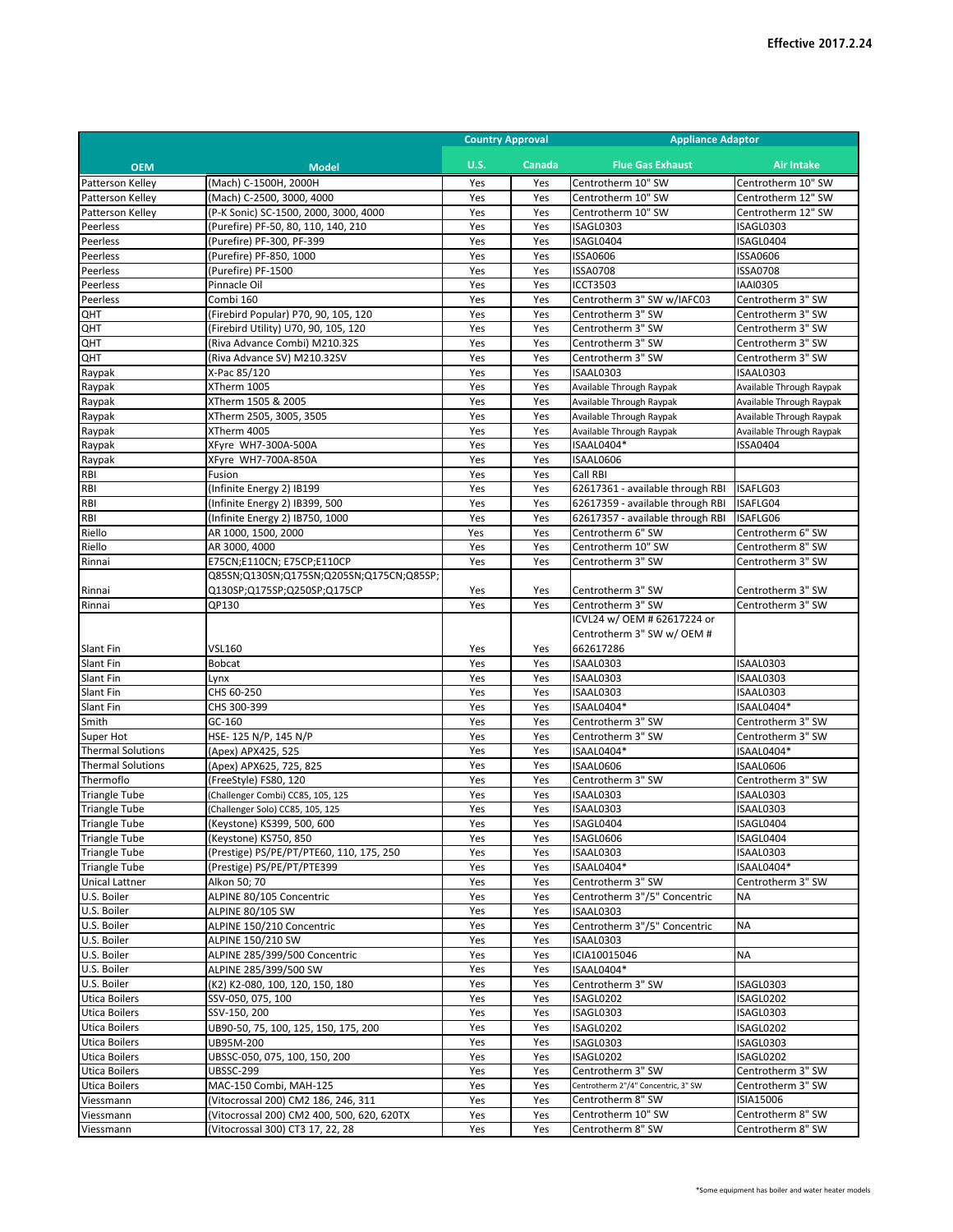|                            |                                                                      | <b>Country Approval</b> |            | <b>Appliance Adaptor</b>                          |                               |
|----------------------------|----------------------------------------------------------------------|-------------------------|------------|---------------------------------------------------|-------------------------------|
| <b>OEM</b>                 | <b>Model</b>                                                         | <b>U.S.</b>             | Canada     | <b>Flue Gas Exhaust</b>                           | <b>Air Intake</b>             |
| Viessmann                  | (Vitocrossal 300) CT3 37, 46, 57                                     | Yes                     | Yes        | Centrotherm 10" SW                                | Centrotherm 10" SW            |
| Viessmann                  | (Vitocrossal 300) CT3 72, 89                                         | Yes                     | Yes        | ISIA30012                                         | ISIA30012                     |
| Viessmann                  | (Vitocrossal 300) CA3 3.5, 4.0                                       | Yes                     | Yes        | ISIA30012                                         | ISIA30012                     |
| Viessmann                  | (Vitocrossal 300) CU3A 26, 35 (Twin Pipe)                            | Yes                     | Yes        | Centrotherm 3" SW                                 | Centrotherm 3" SW             |
| Viessmann                  | (Vitocrossal 300) CU3A 26, 35 (Concentric)                           | Yes                     | Yes        | ICTCV0335                                         |                               |
| Viessmann                  | (Vitocrossal 300) CU3A 45, 57 (Twin Pipe)                            | Yes                     | Yes        | Centrotherm 4" SW                                 | Centrotherm 3" SW             |
| Viessmann                  | (Vitocrossal 300) CU3A 45, 57 (Concentric)                           | Yes                     | Yes        | ICTCV030446                                       |                               |
| Viessmann<br>Viessmann     | Vitoden 100<br>Vitoden 100 WB1B 26-35                                | Yes<br>Yes              | Yes<br>Yes | Centrotherm 2" SW<br>Centrotherm 2"/4" Concentric | <b>IAAI0204</b><br><b>NA</b>  |
| Viessmann                  | Vitoden 100 WB1B 26-35                                               | Yes                     | Yes        | Can also use Centrotherm 2" SW                    | <b>NA</b>                     |
| Viessmann                  | Vitoden 200 WB2 24-32                                                | Yes                     | Yes        | Centrothem 3" SW                                  | <b>IAAI0305</b>               |
| Viessmann                  | Vitoden 200 WB2 24-32                                                | Yes                     | Yes        | Centrothem 3"/5" DW                               |                               |
| Viessmann                  | Vitoden 200-WB2 44-60                                                | Yes                     | Yes        | Centrotherm 4" SW                                 | IAAI0406                      |
| Viessmann                  | Vitoden 200-WB2 44-60                                                | Yes                     | Yes        | Centrotherm 4"/6" DW                              |                               |
| Viessmann                  | Vitoden 200 WB2B 19-35                                               | Yes                     | Yes        | Centrotherm 2"/4" Concentric                      | <b>NA</b>                     |
| Viessmann                  | Vitoden 200 WB2B 19-35                                               | Yes                     | Yes        | Can also use Centrotherm 2" SW                    |                               |
| Viessmann                  | Vitoden 200 WB2B 45-60                                               | Yes                     | Yes        | Centrotherm 3"/5" Concentric                      | <b>NA</b>                     |
| Viessmann<br>Viessmann     | Vitoden 200 WB2B 80-105<br>(Vitodens 200-W) B2HA 19, 26, 35          | Yes<br>Yes              | Yes<br>Yes | ICIA11015046<br>Centrothem 2"/4" Concentric       |                               |
| Viessmann                  | (Vitodens 200-W) B2HA 19, 26, 35                                     | Yes                     | Yes        | Can also use Centrotherm 2" SW                    |                               |
| Viessmann                  | (Vitodens 200-W) B2HA 45, 60                                         | Yes                     | Yes        | Centrotherm 3"/5" Concentric                      |                               |
| Viessmann                  | (Vitodens 200-W) B2HA 45, 60                                         | Yes                     | Yes        | Can also use Centrotherm 3" SW                    |                               |
| Viessmann                  | (Vitodens 200-W) B2HA 80, 88, 100, 110, 112, 150                     | Yes                     | Yes        | ICIA11015046                                      | <b>NA</b>                     |
| Viessmann                  | (Vitodens 200-W) B2HA 80, 88, 100, 110, 112, 150                     | Yes                     | Yes        | Can also use Centrotherm 4" SW                    |                               |
| Viessmann                  | (Vitodens 200-W) B2HB 19, 26, 35                                     | Yes                     | Yes        | Centrothem 2"/4" Concentric                       |                               |
| Viessmann                  | (Vitodens 200-W) B2HB 19, 26, 35                                     | Yes                     | Yes        | Can also use Centrotherm 2" SW                    |                               |
| Viessmann                  | (Vitodens 200-W) B2HB 45, 57                                         | Yes                     | Yes        | Centrotherm 3"/5" Concentric or 3" SW             |                               |
| Viessmann                  | Vitoden 222 FB2TA 10-35                                              | Yes                     | Yes        | Centrotherm 2"/4" Concentric or 2" SW             |                               |
| Weil-McLain                | (ECO) ECO70, 110, 155                                                | Yes                     | Yes        | ISAAL0303                                         | ISAAL0303                     |
| Weil-McLain                | (Evergreen) EVG220, 299, 399<br>SlimFit                              | Yes                     | Yes        | ISAAL0404*<br><b>ISTR1008</b>                     | ISAAL0404*<br><b>ISTR1008</b> |
| Weil-McLain<br>Weil-McLain | Ultra 230                                                            | Yes<br>Yes              | Yes<br>Yes | ISAAL0303                                         |                               |
| Weil-McLain                | Ultra 299                                                            | Yes                     | Yes        | ISAAL0404                                         |                               |
| Weil-McLain                | AquaBalance WMB-155C                                                 | Yes                     | Yes        | Centrotherm 3" SW                                 | Centrotherm 3" SW             |
| Weil-McLain                | (WM97+) WM97+ 70, 110, 155                                           | Yes                     | Yes        | ISAAL0303                                         | ISAAL0303                     |
| Williamson                 | (FreeStyle) FS80, 120                                                | Yes                     | Yes        | Centrotherm 3" SW                                 | Centrotherm 3" SW             |
|                            |                                                                      | <b>Water Heaters</b>    |            |                                                   |                               |
| <b>AERCO</b>               | (AM Series) AM199R, 250R                                             | Yes                     | Yes        | ISAAL03                                           | ISAFLG03                      |
| AERCO                      | (AM Series) AM399W, 500W                                             | Yes                     | Yes        | ISAFLG04                                          | ISAFLG04                      |
| AERCO<br>AERCO             | (AM Series) AM750W, 1000W<br>(Innovation) INN600                     | Yes<br>Yes              | Yes<br>Yes | ISAFLG06<br>ISAFLG04                              | ISAFLG06<br>ISAFLG04          |
| AERCO                      | (Innovation) INN800, 1060, 1350                                      | Yes                     | Yes        | ISAFLG06                                          | ISAFLG06                      |
| <b>AERCO</b>               | ReCon1000                                                            | Yes                     | Yes        | ISAFLG06                                          | ISAFLG06                      |
| American Water Heater      | On Demand Indoor 240-540                                             | Yes                     | Yes        | <b>ISSA0404</b>                                   | <b>ISSA0404</b>               |
| AO Smith                   | XWH 1000                                                             | Yes                     | Yes        | Centrotherm 6" SW                                 | Centrotherm 6" SW             |
| AO Smith                   | XWH 1300, 1700, 2000, 2600                                           | Yes                     | Yes        | Centrotherm 8" SW                                 | Centrotherm 8" SW             |
| AO Smith                   | XWH 3400                                                             | Yes                     | Yes        | Centrotherm 10" SW                                | Centrotherm 10" SW            |
| AO Smith                   | (Cyclone Xi) BTH120-250                                              | Yes                     | Yes        | ISAGL0303                                         | ISAGL0303                     |
| AO Smith                   | (Cyclone Xi) BTH300(A)-500(A)                                        | Yes                     | Yes        | ISAGL0404                                         | ISAGL0404                     |
| AO Smith                   | Next Hybrid HYB-90 N                                                 | Yes                     | Yes        | Centrotherm 2" SW<br>ISAAL0303                    |                               |
| AO Smith<br>AO Smith       | Pro Max GPD-40;50, GPDX-50, GPD-75<br>Pro Max GPVH-40;50, GPVR-40;50 | Yes<br>Yes              | Yes<br>Yes | ISAAL0303                                         |                               |
| AO Smith                   | (Pro Max Power Vent HE) GPVL-40,50                                   | Yes                     | Yes        | Centrotherm 2" SW                                 |                               |
| AO Smith                   | (Pro Max Power Vent HE) GPVT-40,50                                   | Yes                     | Yes        | Centrotherm 2" SW                                 |                               |
| AO Smith                   | (Pro Max Power Vent HE) GPVX-50(L), 75(L)                            | Yes                     | Yes        | ISAAL0303                                         |                               |
| AO Smith                   | Pro Max GPNH-40;50                                                   | Yes                     | Yes        | Centrotherm 2" SW                                 |                               |
| AO Smith                   | Pro Max GPS-75                                                       | Yes                     | Yes        | ISAAL0303                                         |                               |
| AO Smith                   | Power House GPSH-40;50, GPCR-40;50                                   | Yes                     | Yes        | ISAAL0303                                         |                               |
| AO Smith                   | Power House GPSX-50, FPSH-75, GPDH-40;50                             | Yes                     | Yes        | ISAAL0303                                         |                               |
| AO Smith                   | Power House GPDT-50; GPDX-75                                         | Yes                     | Yes        | ISAAL0303                                         |                               |
| AO Smith                   | Vertex (Cyclone) GPHE-50, GDEH-50                                    | Yes                     | Yes        | ISAGL0202                                         |                               |
| AO Smith                   | (Tankless Condensing) ATI140H-540H                                   | Yes                     | Yes        | ISAO10103 or ISAO10104                            | ISA010103 or ISA010104        |
| AO Smith                   | (Tankless Condensing) ATO140H-540H                                   | Yes                     | Yes        | ISAO10103 or ISAO10104                            | ISAO10103 or ISAO10104        |
| Biasi<br>Biasi             | Riva Advance Combi<br>Riva Advance SV                                | Yes<br>Yes              | Yes<br>Yes | Centrotherm 3" SW<br>Centrotherm 3" SW            |                               |
| Bock                       | (optiTHERM) OT200, 250, 299                                          | Yes                     | Yes        | ISAGL0303 w/ IAFC03                               | ISAGL0303 w/ IAFC03           |
|                            |                                                                      |                         |            |                                                   |                               |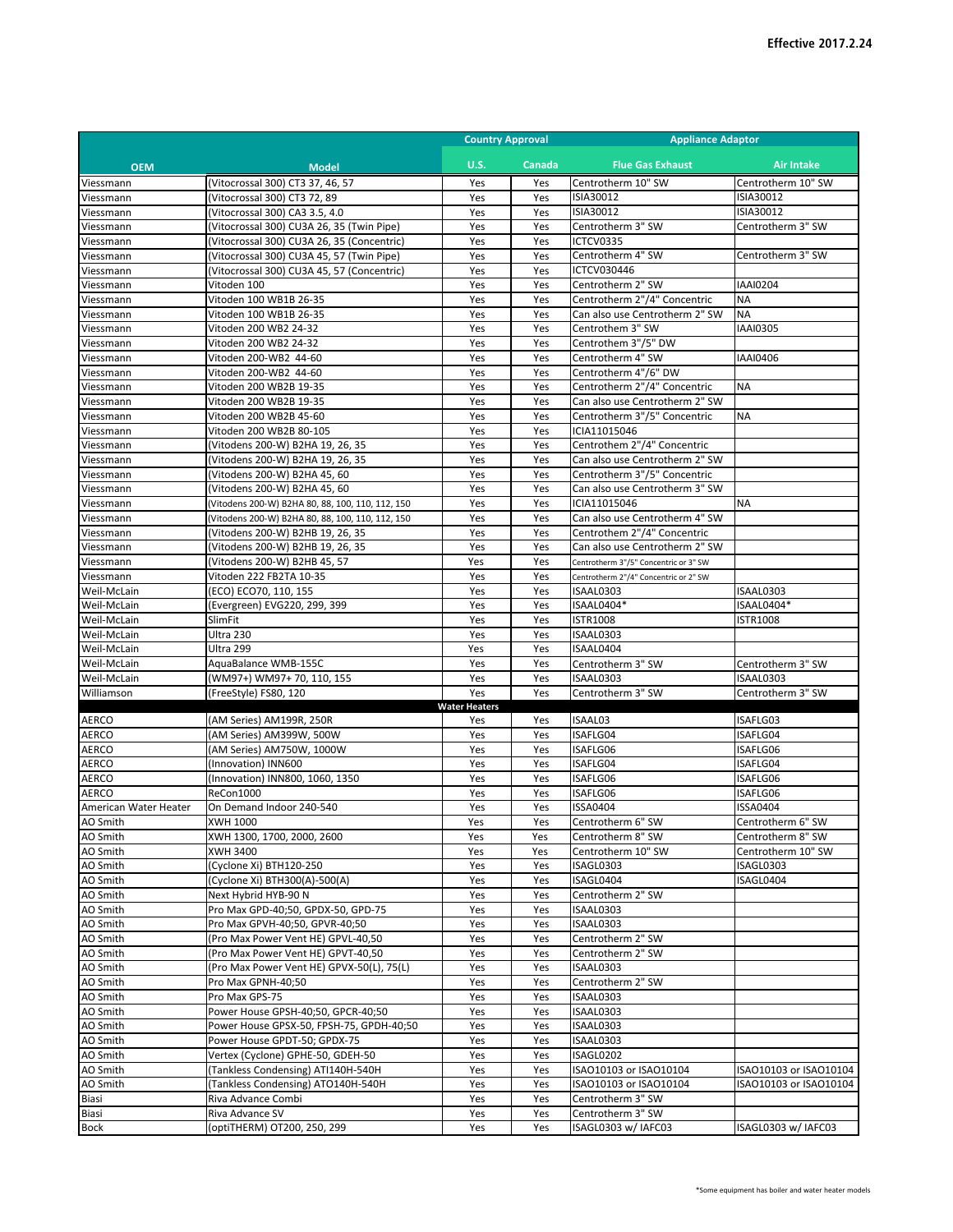|                                                |                                                                          | <b>Country Approval</b> |               | <b>Appliance Adaptor</b>                   |                                     |
|------------------------------------------------|--------------------------------------------------------------------------|-------------------------|---------------|--------------------------------------------|-------------------------------------|
| <b>OEM</b>                                     | <b>Model</b>                                                             | <b>U.S.</b>             | <b>Canada</b> | <b>Flue Gas Exhaust</b>                    | <b>Air Intake</b>                   |
| Bock                                           | (optiTHERM) OT300, 400, 500                                              | Yes                     | Yes           | ISAGL0404 w/ IAFC04                        | ISAGL0404 w/ IAFC04                 |
| Bosch                                          | Greenstar Combi FS 100, 131, 151) KWB28-3, 35-3, 42-3                    | Yes                     | Yes           | ISAAL0303                                  | ISAAL0303                           |
| Bosch                                          | Greentherm C 950-1050 ES w/ Bosch SW adaptors                            | Yes                     | Yes           | ISAAL0303                                  | ISAAL0303                           |
| Bosch                                          | Greentherm C 950-1050 ES w/ Bosch Concentric Adaptor                     | Yes                     | Yes           | Centrotherm 3"/5" Concentric               | <b>NA</b>                           |
| Bosch                                          | (Therm) C 1210 ES/ESC                                                    | Yes                     | Yes           | ISAAL0303                                  | ISAAL0303                           |
| <b>Bradford White</b>                          | (Brute Elite) BNTV080, 105                                               | Yes                     | Yes           | ISAGL0202                                  | ISAGL0202                           |
| <b>Bradford White</b>                          | (Brute Elite) BNTV150, 199, 210                                          | Yes                     | Yes           | ISAGL0303                                  | ISAGL0303                           |
| <b>Bradford White</b><br><b>Bradford White</b> | (Brute Elite) BNTV285, 399, 500, 600                                     | Yes<br>Yes              | Yes<br>Yes    | ISAAL0404*<br>ISAAL0606                    | ISAAL0404*<br>ISAAL0606             |
| <b>Bradford White</b>                          | (Brute Elite) BNTV750, 850<br>(Brute Elite) BNTV1000                     | Yes                     | Yes           | ISAAL0606                                  | ISAAL0606                           |
| <b>Bradford White</b>                          | (Brute Elite) BNTV1700                                                   | Yes                     | Yes           | <b>ISSA0808</b>                            | <b>ISSA0808</b>                     |
| <b>Bradford White</b>                          | (EF Series / Ultra High Efficiency)                                      | Yes                     | Yes           | ISAGL0303 w/ IAFC03                        | ISAGL0303 w/ IAFC03                 |
| <b>Bradford White</b>                          | EverHot Tankless Water Heater                                            | Yes                     | Yes           | Centrotherm 3"/5" Concentric               | <b>NA</b>                           |
| <b>Bradford White</b>                          | (Infiniti Tankless) RTG-199HE                                            | Yes                     | Yes           | Centrotherm 3"/5" Concentric               | <b>NA</b>                           |
| <b>Bradford White</b>                          | (Infiniti Tankless) RTG-199HE                                            | Yes                     | Yes           | ISAAL0303                                  | Centrotherm 3" SW                   |
| <b>Bradford White</b>                          | Power Direct Vent Gas 48,65 and 75 gallon                                | Yes                     | Yes           | ISAGL0303 w/ IAFC03                        |                                     |
| <b>Bradford White</b>                          | Power Direct Vent Gas 40 and 50 gallon                                   | Yes                     | Yes           | ISAGL0202 w/ IAFC02                        |                                     |
| <b>Bradford White</b>                          | Power Direct Vent Gas Commercial                                         | Yes                     | Yes           | ISAGL0303 w/ IAFC03                        |                                     |
| <b>Bradford White</b>                          | Power Vented 25,48,55,65 and 77 gallon<br>Power Vented 40, 50, 60 Gallon | Yes<br>Yes              | Yes           | ISAGL0303 w/ IAFC03<br>ISAGL0202 w/ IAFC02 |                                     |
| <b>Bradford White</b><br>Camus                 | (Advantus) AVW500                                                        | Yes                     | Yes<br>Yes    | ISAACD0505                                 | ISVIB06                             |
| Camus                                          | (Advantus) AVW600                                                        | Yes                     | Yes           | ISAACD0505                                 | ISVIB08                             |
| Camus                                          | (Advantus) AVW800                                                        | Yes                     | Yes           | ISAACD0606                                 | ISVIB08                             |
| Camus                                          | (Advantus) AVW1000                                                       | Yes                     | Yes           | ISAACD0606                                 | ISVIB08                             |
| Camus                                          | (Advantus) AVW1200                                                       | Yes                     | Yes           | ISAACD0708                                 | ISVIB10                             |
| Camus                                          | (Advantus) AVW1400                                                       | Yes                     | Yes           | ISAACD0708                                 | ISVIB10                             |
| Camus                                          | (Advantus) AVW1600                                                       | Yes                     | Yes           | ISAACD0808                                 | ISVIB10                             |
| Camus                                          | (Advantus) AVW1800                                                       | Yes                     | Yes           | ISAACD0808                                 | ISVIB10                             |
| Camus                                          | (Advantus) AVW2000                                                       | Yes                     | Yes           | ISAACD0808                                 | ISVIB12                             |
| Camus                                          | (Advantus) AVW2500                                                       | Yes                     | Yes           | ISAACD0810                                 | ISVIB12                             |
| Camus                                          | (Advantus) AVW3000                                                       | Yes<br>Yes              | Yes<br>Yes    | ISAACD1010                                 | ISVIB12<br>ISVIB12                  |
| Camus<br>Camus                                 | (Advantus) AVW3500<br>(Advantus) AVW4000                                 | Yes                     | Yes           | ISAACD1010<br>ISAACD1010                   | ISVIB12                             |
| Camus                                          | (DynaForce) DRH300                                                       | Yes                     | Yes           | ISAACD0404                                 | ISVIB06                             |
| Camus                                          | (DynaForce) DRH350                                                       | Yes                     | Yes           | ISAACD0404                                 | ISVIB06                             |
| Camus                                          | (DynaForce) DRW400                                                       | Yes                     | Yes           | ISAACD0404                                 | ISVIB06                             |
| Camus                                          | (DynaForce) DRW500                                                       | Yes                     | Yes           | ISAACD0505                                 | ISVIB06                             |
| Camus                                          | (DynaForce) DRW600                                                       | Yes                     | Yes           | ISAACD0505                                 | ISVIB08                             |
| Camus                                          | (DynaForce) DRW800                                                       | Yes                     | Yes           | ISAACD0606                                 | ISVIB08                             |
| Camus                                          | (DynaForce) DRW1000                                                      | Yes                     | Yes           | ISAACD0606                                 | ISVIB08                             |
| Camus                                          | (DynaForce) DRW1200                                                      | Yes                     | Yes           | ISAACD0708                                 | ISVIB10                             |
| Camus                                          | (DynaForce) DRW1400                                                      | Yes<br>Yes              | Yes<br>Yes    | ISAACD0708                                 | ISVIB10                             |
| Camus                                          | (DynaForce) DRW1600                                                      | Yes                     | Yes           | ISAACD0708<br>ISAACD0808                   | ISVIB12<br>ISVIB12                  |
| Camus<br>Camus                                 | (DynaForce) DRW1800<br>(DynaForce) DRW2000                               | Yes                     | Yes           | ISAACD0808                                 | ISVIB12                             |
| Camus                                          | (DynaForce) DRW2500                                                      | Yes                     | Yes           | ISAACD0910                                 | ISVIB12                             |
| Camus                                          | (DynaForce) DRW3000                                                      | Yes                     | Yes           | ISAACD0910                                 | ISVIB12                             |
| Camus                                          | (DynaForce) DRW3500                                                      | Yes                     | Yes           | ISAACD1010                                 | ISVIB12                             |
| Camus                                          | (DynaForce) DRW4000                                                      | Yes                     | Yes           | ISAACD1010                                 | ISVIB12                             |
| Camus                                          | (DynaForce) DRW4500                                                      | Yes                     | Yes           | ISAACD1212                                 |                                     |
| Camus                                          | (DynaForce) DRW5000                                                      | Yes                     | Yes           | ISAACD1212                                 |                                     |
| <b>Grand Hall</b>                              | <b>Eternal New GU Series</b>                                             | Yes                     | Yes           | ISAGL0303                                  | ISAGL0303                           |
| Giant                                          | Power Vent Model UG40; 50; 60                                            | Yes                     | Yes           | ISAAL0202                                  | ISAAL0202                           |
| Giant<br>Giant                                 | Power Vent Model UG50-65 (-59)<br>Power Direct Vent Model UG40; 50; 60   | Yes<br>Yes              | Yes<br>Yes    | ISAGL0303<br>ISAAL0202 or ISAAL0303        | ISAGL0303<br>ISAAL0202 or ISAAL0303 |
| Giant                                          | Power Vent Model UG75                                                    | Yes                     | Yes           | ISAAL0303                                  | ISAAL0303                           |
| Giant                                          | UGTC 199N, 199P, 152N, 152P                                              | Yes                     | Yes           | Centrotherm 3"/5" Concentric               |                                     |
| GSW                                            | <b>Environsense Power Direct Vent</b>                                    | Yes                     | Yes           | Centrotherm 2" SW                          |                                     |
| GSW                                            | (Tankless Condensing) GSWT240H-540H                                      | Yes                     | Yes           | ISAO10103 or ISAO10104                     | ISA010103 or ISA010104              |
| <b>HTP</b>                                     | (Hydra Smart) RT-199                                                     | Yes                     | Yes           | ISAAL0303                                  | ISAAL0303                           |
| <b>HTP</b>                                     | (Hydra Smart) CT-250                                                     | Yes                     | Yes           | Centrotherm 3" SW                          | Centrotherm 3" SW                   |
| <b>HTP</b>                                     | (Hydra Smart) CT-750, 1000                                               | Yes                     | Yes           | Centrotherm 6" SW                          | Centrotherm 6" SW                   |
| <b>HTP</b>                                     | Phoenix PH100/130                                                        | Yes                     | Yes           | ISAGL0202                                  |                                     |
| <b>HTP</b>                                     | Phoenix PH160/199                                                        | Yes                     | Yes           | ISAGL0303                                  |                                     |
| Hubbell                                        | GX/DGX/JBX 200(P), 250(P)                                                | Yes                     | Yes           | Centrotherm 3" SW                          | Centrotherm 3" SW                   |
| Hubbell                                        | GXT 50, 65, 80, 100, 120, 150, 200, (H)400, H750                         | Yes                     | Yes           | Centrotherm 3" SW                          | Centrotherm 3" SW                   |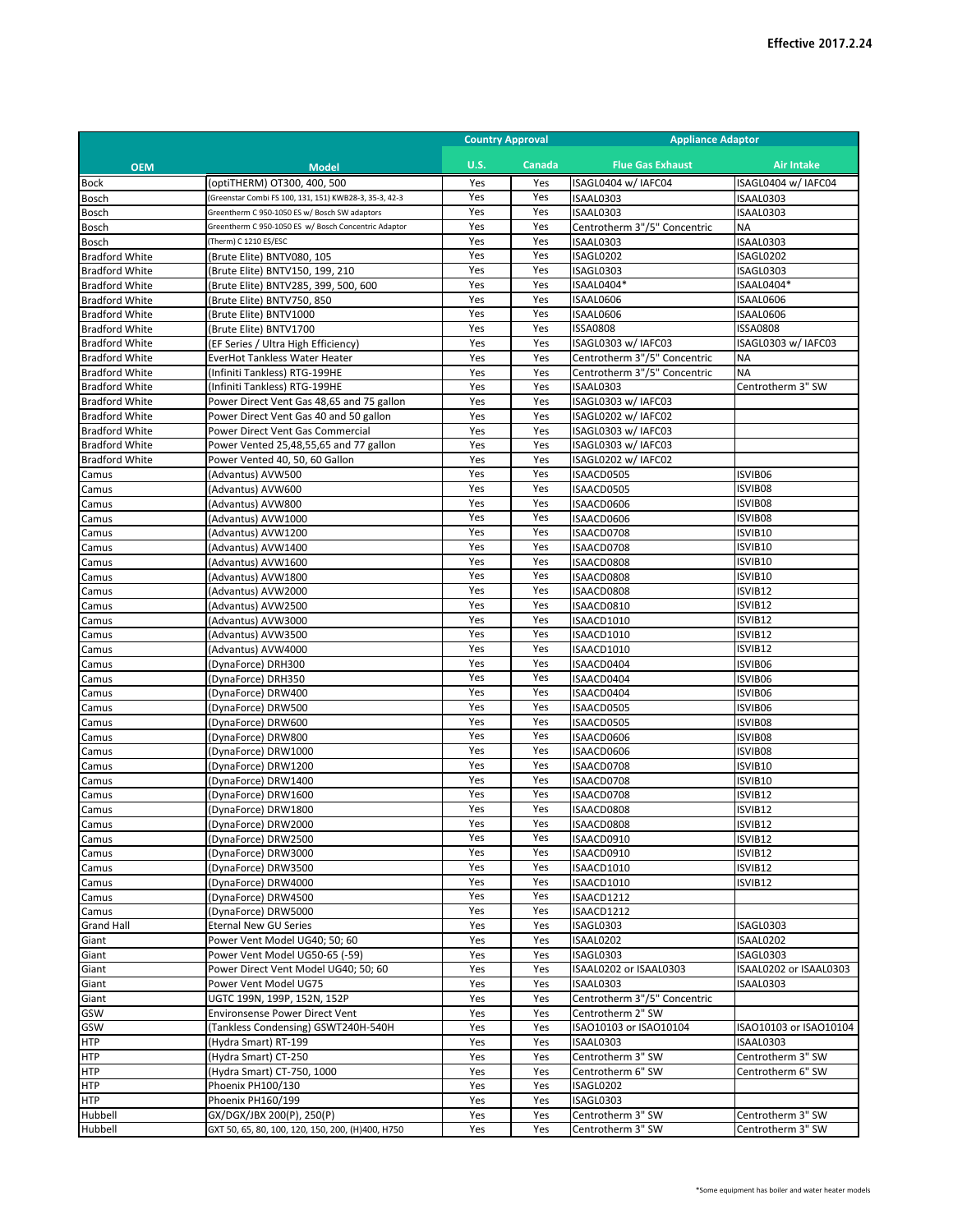|                   |                                                                                                                | <b>Country Approval</b> |            | <b>Appliance Adaptor</b>       |                                |
|-------------------|----------------------------------------------------------------------------------------------------------------|-------------------------|------------|--------------------------------|--------------------------------|
| <b>OEM</b>        | <b>Model</b>                                                                                                   | <b>U.S.</b>             | Canada     | <b>Flue Gas Exhaust</b>        | <b>Air Intake</b>              |
| Intellihot        | i200(P), i250(P)                                                                                               | Yes                     | Yes        | Centrotherm 3" SW              | Centrotherm 3" SW              |
| Intellihot        | 200x, i250x                                                                                                    | Yes                     | Yes        | Centrotherm 3" SW              | Centrotherm 3" SW              |
| Intellihot        | iQ250                                                                                                          | Yes                     | Yes        | Centrotherm 3" SW              | Centrotherm 3" SW              |
| Intellihot        | iQ750, 1000                                                                                                    | Yes                     | Yes        | Centrotherm 6" SW              | Centrotherm 6" SW              |
| John Wood         | Series Pro Power Direct Vent                                                                                   | Yes                     | Yes        | Centrotherm 2" SW              |                                |
| John Wood         | Super Flue                                                                                                     | Yes                     | Yes        | ISAAL0303                      |                                |
| John Wood         | (Tankless Condensing) JWT240H-540H                                                                             | Yes                     | Yes        | ISAO10103 or ISAO10104         | ISA010103 or ISA010104         |
| Laars             | (Magnatherm) MGV1600                                                                                           | Yes                     | Yes        | ISAMGT1                        | ISVIB06                        |
| Laars             | (Magnatherm) MGV2000, 2500<br>(Magnatherm) MGV3000, 3500                                                       | Yes<br>Yes              | Yes        | ISAMGT2<br>ISAMGT3             | ISVIB08<br>ISVIB10             |
| Laars<br>Laars    | (Magnatherm) MGV4000                                                                                           | Yes                     | Yes<br>Yes | ISAMGT4                        | ISVIB12                        |
| Laars             | (Mascot FT) MFTCW140, 199                                                                                      | Yes                     | Yes        | ISAAL0303                      | ISAAL0303                      |
| Laars             | (Mascot II Combination) LMC125                                                                                 | Yes                     | Yes        | ISAGL0202                      | ISAGL0202                      |
| Laars             | (Mascot LX Combination) MLXC125, 150, 175                                                                      | Yes                     | Yes        | ISAGL0202                      | ISAGL0202                      |
| Laars             | Mascot ST                                                                                                      | Yes                     | Yes        | Centrotherm 3" SW              | Centrotherm 3" SW              |
| Laars             | (Neotherm) NTV080, 105                                                                                         | Yes                     | Yes        | ISAGL0202                      | ISAGL0202                      |
| Laars             | (Neotherm) NTV150, 210                                                                                         | Yes                     | Yes        | ISAGL0303                      | ISAGL0303                      |
| Laars             | (Neotherm) NTV285, 399, 500, 600                                                                               | Yes                     | Yes        | ISAAL0404*                     | ISAAL0404*                     |
| Laars             | (Neotherm) NTV750, 850                                                                                         | Yes                     | Yes        | ISAAL0606                      | ISAAL0606                      |
| Laars             | (Neotherm LC) NTV1000, NTV1200                                                                                 | Yes                     | Yes        | ISAAL0606                      | ISAAL0606                      |
| Laars             | (Neotherm LC) NTV1700                                                                                          | Yes                     | Yes        | <b>ISSA0708</b>                | <b>ISSA0708</b>                |
| Lochinvar         | (Armor) AWN151, 200                                                                                            | Yes                     | Yes        | ISAAL0303                      | ISAAL0303                      |
| Lochinvar         | (Armor) AWN286, 400, 501, 601                                                                                  | Yes                     | Yes        | ISAAL0404*                     | ISAAL0404*                     |
| Lochinvar         | (Armor) AWN701, 801                                                                                            | Yes                     | Yes        | ISAAL0606                      | ISAAL0606                      |
| Lochinvar         | (Armor X2) AWN1000, 1300, 1500                                                                                 | Yes                     | Yes        | ISAAL0606                      | ISAAL0606                      |
| Lochinvar         | (Armor Wall Mount) WAN125PM, 200PM                                                                             | Yes                     | Yes        | ISAAL0606                      | ISAAL0606                      |
| Lochinvar         | (Shield) SNR126-065, 151-100, 201-100                                                                          | Yes                     | Yes        | ISAAL0303                      | ISAAL0303                      |
| Lochinvar         | (Shield) SNA151-100, 201-100                                                                                   | Yes                     | Yes        | ISAAL0303                      | ISAAL0303                      |
| Lochinvar         | (Shield) SNA 286-125, 401-125, 501-125                                                                         | Yes                     | Yes        | ISAAL0404*                     | ISAAL0404*                     |
| Navien            | NCB 150E, 180E, 210E, 240E,                                                                                    | Yes                     | Yes        | Centrotherm 2" SW              | Centrotherm 2" SW              |
| Navien<br>Navien  | NPE 180(A/S), 210(A/S), 240(A/S)<br>NR-180(A) / NR-210(A) / NR-240(A)                                          | Yes<br>Yes              | Yes<br>Yes | Centrotherm 2" SW<br>ISAGL0303 | Centrotherm 2" SW<br>ISAGL0303 |
| Navien            | NP-180(A) / NP-210(A) / NP-240(A)                                                                              | Yes                     | Yes        | ISAGL0303                      | ISAGL0303                      |
| Noritz            | <b>EZTR 40</b>                                                                                                 | Yes                     | Yes        | Kit Sold Through Noritz        |                                |
| Noritz            | <b>NCC 1991</b>                                                                                                | Yes                     | Yes        | ISAAN0404                      | ISAAN0404                      |
| Noritz            | NRCP 982, 1112                                                                                                 | Yes                     | Yes        | ISAAL0303                      | ISAAL0303                      |
| Noritz            | NRC 83, 98, 661, 711, 1111                                                                                     | Yes                     | Yes        | ISAGL0303                      | ISAGL0303                      |
| NTI               | <b>Trinity LX 150-200</b>                                                                                      | Yes                     | Yes        | ISANY0303                      | <b>ISANY0303</b>               |
| NTI               | Trinity LX 300-600                                                                                             | Yes                     | Yes        | ISAAL0404*                     | ISAAL0404*                     |
| NTI               | <b>Trinity LX 700-800</b>                                                                                      | Yes                     | Yes        | ISAAL0606                      | ISAAL0606                      |
| Paloma            | PHH-32RDV                                                                                                      | Yes                     | Yes        | ISAGL0303                      | ISAGL0303                      |
| PVI               | (Conquest) 20, 25, 30 (L 100 A-GCL)                                                                            | Yes                     | Yes        | ISAGL0404                      | ISAGL0404                      |
| PVI               | (Conquest) 40 (L 130 A-GCL)                                                                                    | Yes                     | Yes        | ISVIB06                        | ISVIB06                        |
| PVI               | (Conquest) 50, 60, 70, 80 (L 130 A-GCML)                                                                       | Yes                     | Yes        | ISVIB06                        | ISVIB06                        |
| <b>PVI</b><br>PVI | (Power VT Plus) 40, 50, 75, 90, 100 (LX 125 A-PVIF)                                                            | Yes                     | Yes        | ISAGL0606                      | ISAGL0606                      |
| PVI               | (Power VT Plus) 50, 75, 90, 100 (LX (250, 300) A-PVIF)<br>(Power VT Plus) 150, 180, 200 (LX (250, 300) A-PVIF) | Yes<br>Yes              | Yes<br>Yes | ISAGL0606<br>ISAGL0606         | ISAGL0606<br>ISAGL0606         |
| PVI               | (Power VTX) 50, 75, 100                                                                                        | Yes                     | Yes        | ISAGL0606                      | ISAGL0606                      |
| PVI               | Turbopower 99 742/1485                                                                                         | Yes                     | Yes        | ISAAL0404*                     |                                |
| PVI               | Turbopower 99 2228/2971                                                                                        | Yes                     | Yes        | <b>ISAA0505</b>                |                                |
| QHT               | (Riva Advance Combi) M210.32S                                                                                  | Yes                     | Yes        | Centrotherm 3" SW              | Centrotherm 3" SW              |
| RBI               | Infinite IEW-199                                                                                               | Yes                     | Yes        | ISAGL0303                      | ISAGL0303                      |
| RBI               | Infinite IEW-399                                                                                               | Yes                     | Yes        | ISAGL0404                      | ISAGL0404                      |
| RBI               | (Infinite Energy 2) IW199                                                                                      | Yes                     | Yes        | ISAFLG03                       | ISAFLG03                       |
| RBI               | (Infinite Energy 2) IW399, 500                                                                                 | Yes                     | Yes        | ISAFLG04                       | ISAFLG04                       |
| RBI               | (Infinite Energy 2) IW750, 1000                                                                                | Yes                     | Yes        | ISAFLG06                       | ISAFLG06                       |
| Rheem             | Prestige RTGH-95DV/X, ECOH200DV/X                                                                              | Yes                     | Yes        | ISAGL0303                      | ISAGL0303                      |
| Rinnai            | (Demand Duo) CHS199100 (Concentric)                                                                            | Yes                     | Yes        | Centrotherm 3"/5" Concentric   | <b>NA</b>                      |
| Rinnai            | (Demand Duo) CHS199100 (Twin Pipe)                                                                             | Yes                     | Yes        | <b>ICCT3503</b>                | <b>NA</b>                      |
| Rinnai            | RC80HPi, RC80i                                                                                                 | Yes                     | Yes        | <b>ICCT3503</b>                | <b>NA</b>                      |
| Rinnai            | RC98HPi, RC98i                                                                                                 | Yes                     | Yes        | <b>ICCT3503</b>                | <b>NA</b>                      |
| Rinnai            | RU80i, RU98i                                                                                                   | Yes                     | Yes        | ICCT3503                       | <b>NA</b>                      |
| Rinnai            | RUC80i, RUC90i, RUC98i, RUR98i                                                                                 | Yes                     | Yes        | ISAAL0303                      | ISAAL0303                      |
| Rinnai            | RUC80i, RUC90i, RUC98i, RUR98i                                                                                 | Yes                     | Yes        | Centrotherm 3"/5" Concentric   | <b>NA</b>                      |
| Ruud              | <b>Ultra Series</b>                                                                                            | Yes                     | Yes        | ISAGL0303                      | ISAGL0303                      |
| State             | Modulating Ultra Force) SUF60 120NE(A)-100 250NE(A)                                                            | Yes                     | Yes        | ISAGL0303                      | ISAGL0303                      |